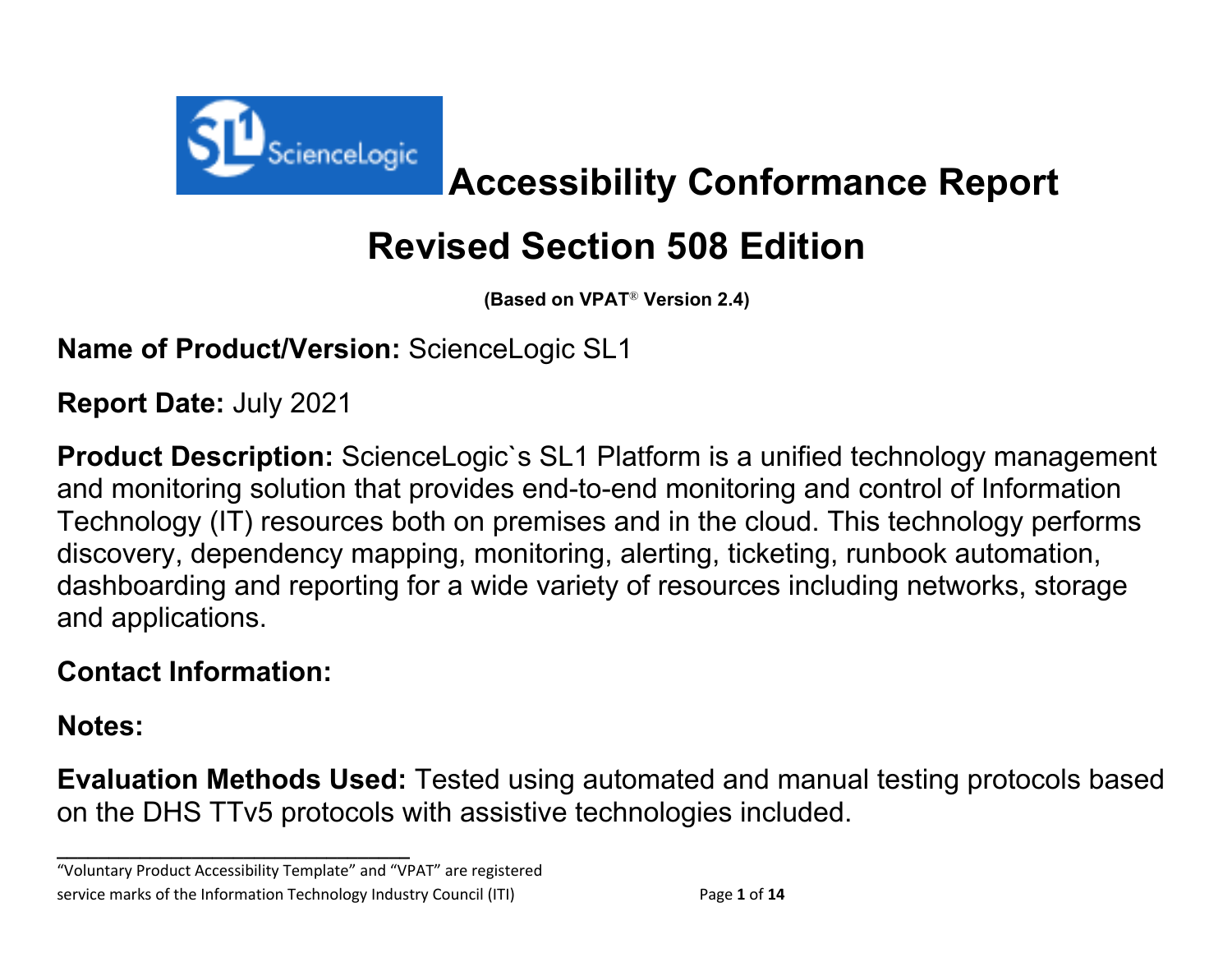# **Applicable Standards/Guidelines**

This report covers the degree of conformance for the following accessibility standard/guidelines:

| <b>Standard/Guideline</b>                                                                  | <b>Included In Report</b> |
|--------------------------------------------------------------------------------------------|---------------------------|
| Web Content Accessibility Guidelines 2.0                                                   | Level A (Yes)             |
|                                                                                            | Level AA (Yes)            |
|                                                                                            | Level AAA (No)            |
| Revised Section 508 standards published January 18, 2017 and corrected January 22,<br>2018 | (Yes)                     |

## **Terms**

The terms used in the Conformance Level information are defined as follows:

- **Supports**: The functionality of the product has at least one method that meets the criterion without known defects or meets with equivalent facilitation.
- **Partially Supports**: Some functionality of the product does not meet the criterion.
- **Does Not Support**: The majority of product functionality does not meet the criterion.
- **Not Applicable**: The criterion is not relevant to the product.
- **Not Evaluated**: The product has not been evaluated against the criterion. This can be used only in WCAG 2.0 Level AAA.

## **WCAG 2.0 Report**

Tables 1 and 2 also document conformance with Revised Section 508:

- Chapter 5 501.1 Scope, 504.2 Content Creation or Editing
- Chapter 6 602.3 Electronic Support Documentation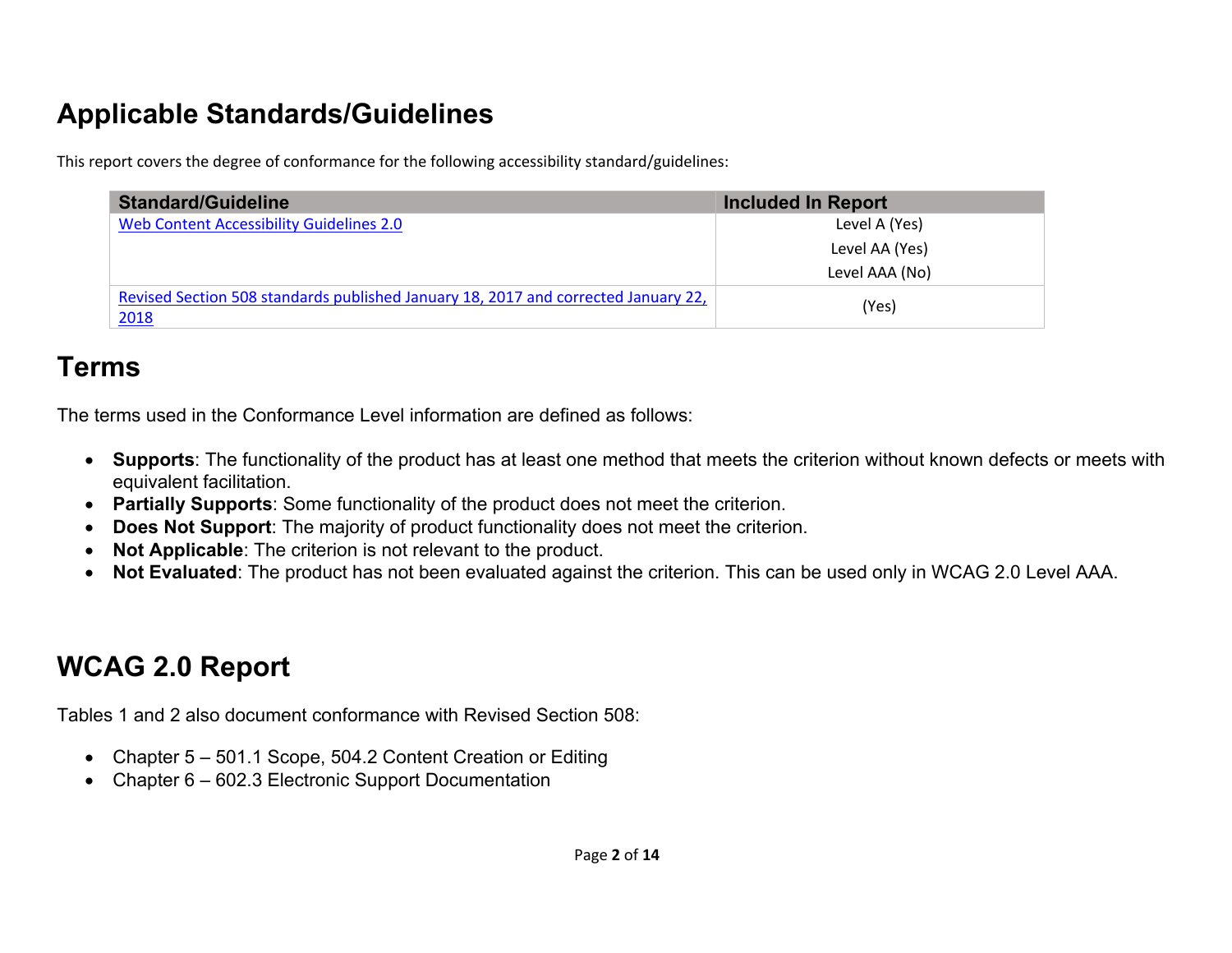Note: When reporting on conformance with the WCAG 2.0 Success Criteria, they are scoped for full pages, complete processes, and accessibility-supported ways of using technology as documented in the WCAG 2.0 Conformance Requirements.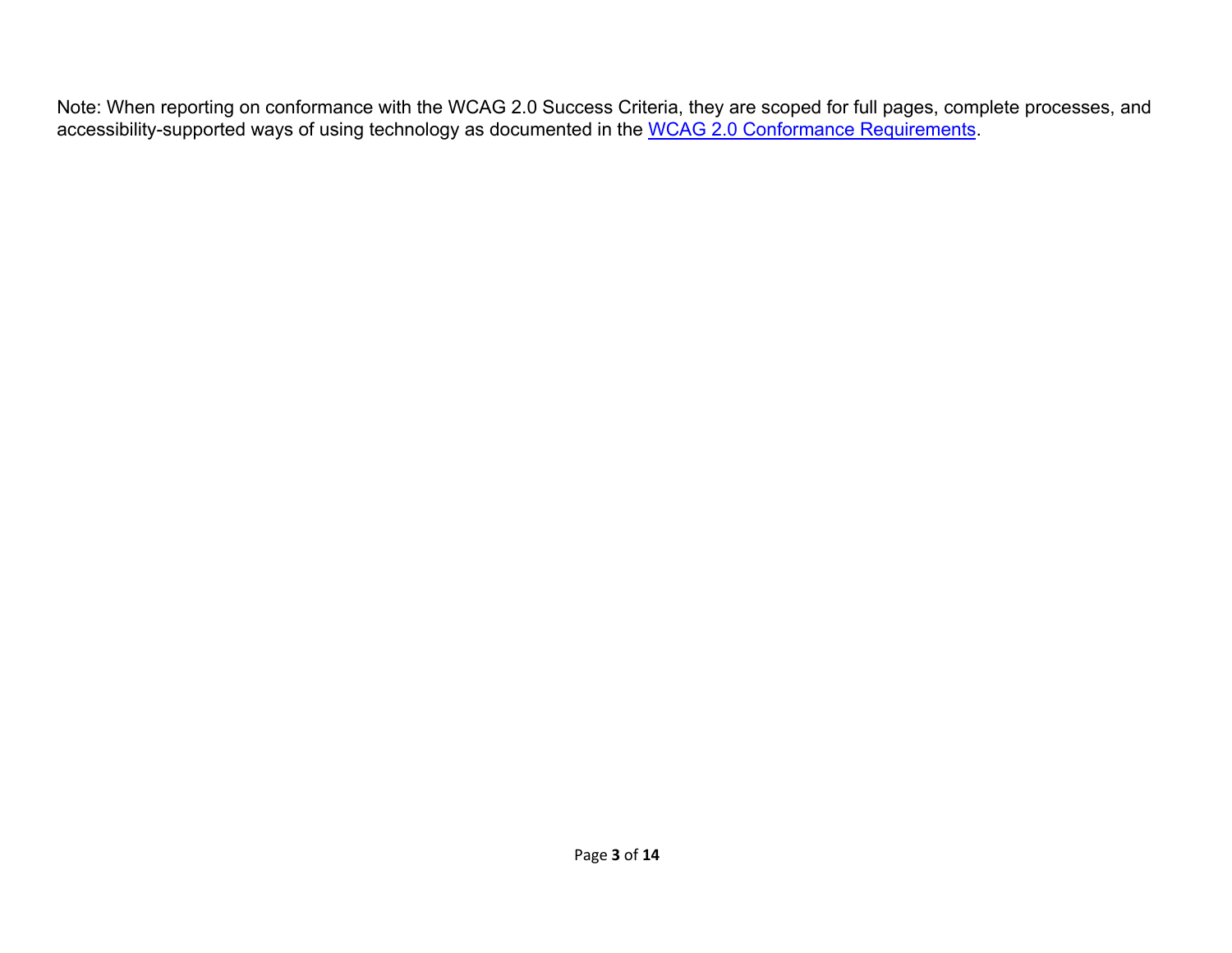#### **Table 1: Success Criteria, Level A**

| <b>Criteria</b>                                                                                                                                                                                                           | <b>Conformance Level</b>                                                           | <b>Remarks and Explanations</b>                                                                                                                                    |
|---------------------------------------------------------------------------------------------------------------------------------------------------------------------------------------------------------------------------|------------------------------------------------------------------------------------|--------------------------------------------------------------------------------------------------------------------------------------------------------------------|
| 1.1.1 Non-text Content (Level A)<br>Also applies to:<br><b>Revised Section 508</b><br>501 (Web)(Software)<br>$\bullet$<br>504.2 (Authoring Tool)<br>602.3 (Support Docs)<br>$\bullet$                                     | <b>Web: Partially Supports</b><br>Electronic Docs:<br>Software:<br>Authoring Tool: | Web: There are buttons and other non-text content<br>which do not contain an accessible label.<br>Electronic Docs:<br>Software:<br>Authoring Tool:                 |
| 1.2.1 Audio-only and Video-only (Prerecorded) (Level A)<br>Also applies to:<br><b>Revised Section 508</b><br>501 (Web)(Software)<br>$\bullet$<br>504.2 (Authoring Tool)<br>602.3 (Support Docs)<br>$\bullet$              | Web: Not Applicable<br>Electronic Docs:<br>Software:<br>Authoring Tool:            | Web:<br>Electronic Docs:<br>Software:<br>Authoring Tool:                                                                                                           |
| 1.2.2 Captions (Prerecorded) (Level A)<br>Also applies to:<br><b>Revised Section 508</b><br>501 (Web)(Software)<br>$\bullet$<br>504.2 (Authoring Tool)<br>602.3 (Support Docs)<br>$\bullet$                               | Web: Not Applicable<br>Electronic Docs:<br>Software:<br>Authoring Tool:            | Web:<br>Electronic Docs:<br>Software:<br>Authoring Tool:                                                                                                           |
| 1.2.3 Audio Description or Media Alternative (Prerecorded) (Level A)<br>Also applies to:<br><b>Revised Section 508</b><br>501 (Web)(Software)<br>$\bullet$<br>504.2 (Authoring Tool)<br>602.3 (Support Docs)<br>$\bullet$ | Web: Not Applicable<br>Electronic Docs:<br>Software:<br>Authoring Tool:            | Web:<br>Electronic Docs:<br>Software:<br>Authoring Tool:                                                                                                           |
| 1.3.1 Info and Relationships (Level A)<br>Also applies to:<br><b>Revised Section 508</b><br>501 (Web)(Software)<br>504.2 (Authoring Tool)<br>$\bullet$                                                                    | <b>Web: Partially Supports</b><br>Electronic Docs:<br>Software:<br>Authoring Tool: | Web: There are labels and structures including h1<br>headings which are missing in code for assistive<br>technology users.<br><b>Electronic Docs:</b><br>Software: |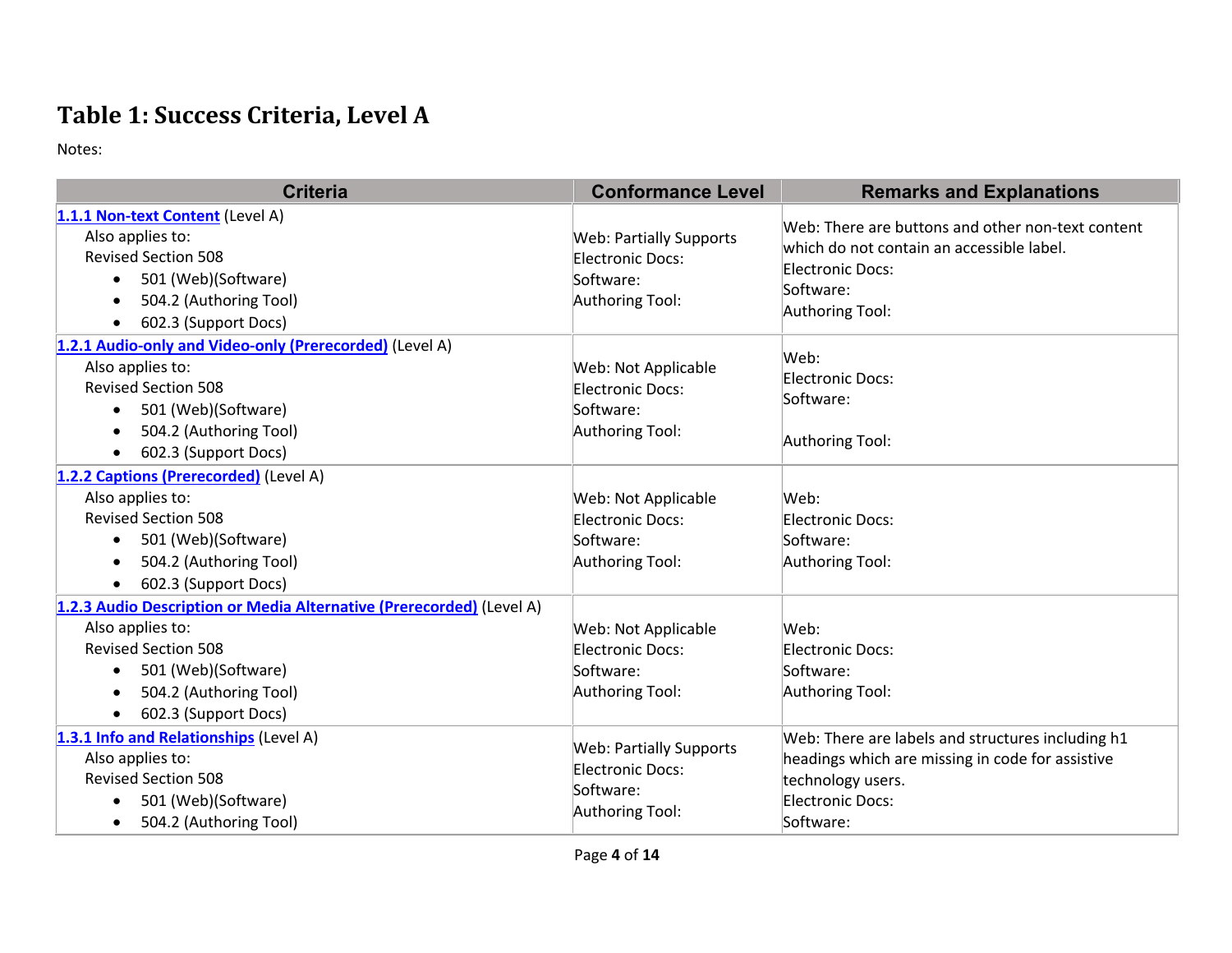| <b>Criteria</b>                                         | <b>Conformance Level</b>                           | <b>Remarks and Explanations</b>                                                       |
|---------------------------------------------------------|----------------------------------------------------|---------------------------------------------------------------------------------------|
| 602.3 (Support Docs)<br>$\bullet$                       |                                                    | Authoring Tool:                                                                       |
| 1.3.2 Meaningful Sequence (Level A)<br>Also applies to: |                                                    | Web: The navigation pattern can deviate from left to                                  |
| <b>Revised Section 508</b>                              | <b>Web: Partially Supports</b><br>Electronic Docs: | right top to bottom depending on the layout and order<br>of the dashboard selections. |
| 501 (Web)(Software)<br>$\bullet$                        | Software:                                          | Electronic Docs:                                                                      |
| 504.2 (Authoring Tool)                                  | Authoring Tool:                                    | Software:                                                                             |
|                                                         |                                                    | Authoring Tool:                                                                       |
| 602.3 (Support Docs)                                    |                                                    |                                                                                       |
| 1.3.3 Sensory Characteristics (Level A)                 |                                                    |                                                                                       |
| Also applies to:<br><b>Revised Section 508</b>          | Web: Supports                                      | Web:                                                                                  |
|                                                         | Electronic Docs:                                   | Electronic Docs:                                                                      |
| 501 (Web)(Software)<br>$\bullet$                        | Software:                                          | Software:                                                                             |
| 504.2 (Authoring Tool)                                  | Authoring Tool:                                    | Authoring Tool:                                                                       |
| 602.3 (Support Docs)                                    |                                                    |                                                                                       |
| 1.4.1 Use of Color (Level A)                            |                                                    | Web: Color alone is used in some graphical                                            |
| Also applies to:                                        | <b>Web: Partially Supports</b>                     | representations to convey information.                                                |
| <b>Revised Section 508</b>                              | Electronic Docs:                                   | Electronic Docs:                                                                      |
| 501 (Web)(Software)                                     | Software:                                          | Software:                                                                             |
| 504.2 (Authoring Tool)                                  | Authoring Tool:                                    | Authoring Tool:                                                                       |
| 602.3 (Support Docs)<br>$\bullet$                       |                                                    |                                                                                       |
| 1.4.2 Audio Control (Level A)                           |                                                    |                                                                                       |
| Also applies to:                                        | Web: Not Applicable                                | Web:                                                                                  |
| <b>Revised Section 508</b>                              | Electronic Docs:                                   | <b>Electronic Docs:</b>                                                               |
| 501 (Web)(Software)<br>$\bullet$                        | Software:                                          | Software:                                                                             |
| 504.2 (Authoring Tool)<br>$\bullet$                     | Authoring Tool:                                    | Authoring Tool:                                                                       |
| 602.3 (Support Docs)                                    |                                                    |                                                                                       |
| 2.1.1 Keyboard (Level A)                                |                                                    | Web: There are elements which require a mouse or                                      |
| Also applies to:                                        | <b>Web: Partially Supports</b>                     | other pointing device to navigate. Some functionality is                              |
| <b>Revised Section 508</b>                              | Electronic Docs:                                   | coded to drag and drop into the dashboard.                                            |
| 501 (Web)(Software)<br>$\bullet$                        | Software:                                          | Electronic Docs:                                                                      |
| 504.2 (Authoring Tool)                                  | Authoring Tool:                                    | Software:                                                                             |
| 602.3 (Support Docs)                                    |                                                    | Authoring Tool:                                                                       |
| 2.1.2 No Keyboard Trap (Level A)                        | Web: Supports                                      | Web: No keyboard trap exists on the page, however                                     |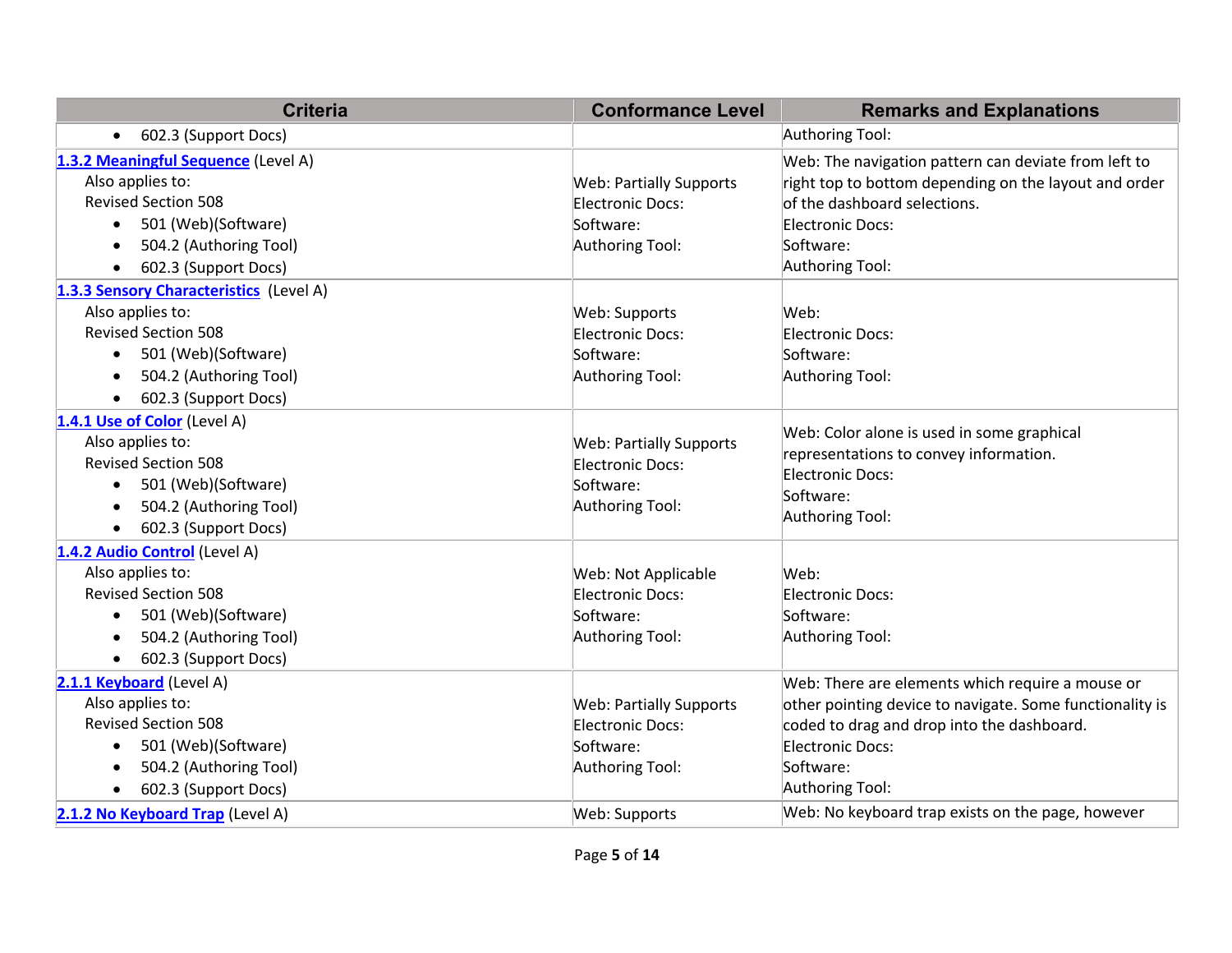| <b>Criteria</b>                                                       | <b>Conformance Level</b>   | <b>Remarks and Explanations</b>                          |
|-----------------------------------------------------------------------|----------------------------|----------------------------------------------------------|
| Also applies to:                                                      | Electronic Docs:           | missing items from tab order create a keyboard trap like |
| <b>Revised Section 508</b>                                            | Software:                  | situation for visually disabled users.                   |
| 501 (Web)(Software)<br>$\bullet$                                      | Authoring Tool:            |                                                          |
| 504.2 (Authoring Tool)                                                |                            | Electronic Docs:                                         |
| 602.3 (Support Docs)<br>$\bullet$                                     |                            | Software:                                                |
|                                                                       |                            | Authoring Tool:                                          |
| 2.2.1 Timing Adjustable (Level A)                                     |                            | Web: The user is not warned and allowed to select more   |
| Also applies to:                                                      | Web: Does Not Support      | time before the application goes to sleep.               |
| <b>Revised Section 508</b>                                            | Electronic Docs:           | Electronic Docs:                                         |
| 501 (Web)(Software)<br>$\bullet$                                      | Software:                  | Software:                                                |
| 504.2 (Authoring Tool)                                                | Authoring Tool:            | Authoring Tool:                                          |
| 602.3 (Support Docs)<br>$\bullet$                                     |                            |                                                          |
| 2.2.2 Pause, Stop, Hide (Level A)                                     |                            |                                                          |
| Also applies to:                                                      | <b>Web: Not Applicable</b> | Web:                                                     |
| <b>Revised Section 508</b>                                            | Electronic Docs:           | Electronic Docs:                                         |
| 501 (Web)(Software)<br>$\bullet$                                      | Software:                  | Software:                                                |
| 504.2 (Authoring Tool)                                                | Authoring Tool:            | Authoring Tool:                                          |
| 602.3 (Support Docs)<br>$\bullet$                                     |                            |                                                          |
| 2.3.1 Three Flashes or Below Threshold (Level A)                      |                            |                                                          |
| Also applies to:                                                      | Web: Supports              | Web:                                                     |
| <b>Revised Section 508</b>                                            | Electronic Docs:           | Electronic Docs:                                         |
| 501 (Web)(Software)<br>$\bullet$                                      | Software:                  | Software:                                                |
| 504.2 (Authoring Tool)<br>$\bullet$                                   | Authoring Tool:            | Authoring Tool:                                          |
| 602.3 (Support Docs)                                                  |                            |                                                          |
| 2.4.1 Bypass Blocks (Level A)                                         |                            |                                                          |
| Also applies to:                                                      | Web: Does Not Support      | Web: There is no skip to content mechanism.              |
| <b>Revised Section 508</b>                                            | Electronic Docs:           | Electronic Docs:                                         |
| 501 (Web)(Software) - Does not apply to non-web software<br>$\bullet$ | Authoring Tool:            | Authoring Tool:                                          |
| 504.2 (Authoring Tool)                                                |                            |                                                          |
| 602.3 (Support Docs) - Does not apply to non-web docs                 |                            |                                                          |
| 2.4.2 Page Titled (Level A)                                           | Web: Supports              | Web:                                                     |
| Also applies to:                                                      | Electronic Docs:           | Electronic Docs:                                         |
| <b>Revised Section 508</b>                                            | Software:                  | Software:                                                |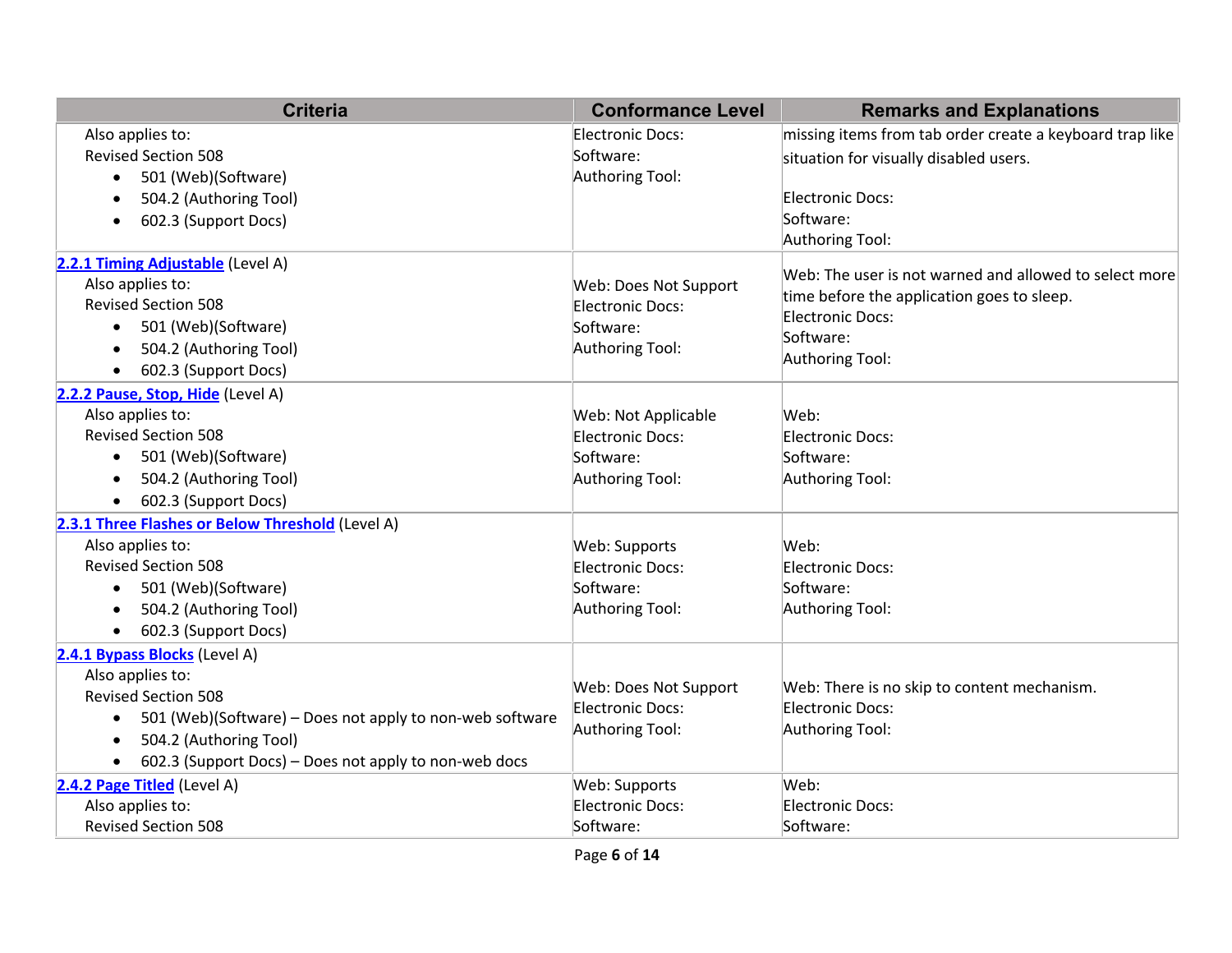| <b>Criteria</b>                                                                                                                                                                   | <b>Conformance Level</b>                                                           | <b>Remarks and Explanations</b>                                                                                                                                                                                                                                                                                |
|-----------------------------------------------------------------------------------------------------------------------------------------------------------------------------------|------------------------------------------------------------------------------------|----------------------------------------------------------------------------------------------------------------------------------------------------------------------------------------------------------------------------------------------------------------------------------------------------------------|
| 501 (Web)(Software)<br>$\bullet$                                                                                                                                                  | Authoring Tool:                                                                    | Authoring Tool:                                                                                                                                                                                                                                                                                                |
| 504.2 (Authoring Tool)                                                                                                                                                            |                                                                                    |                                                                                                                                                                                                                                                                                                                |
| 602.3 (Support Docs)                                                                                                                                                              |                                                                                    |                                                                                                                                                                                                                                                                                                                |
| 2.4.3 Focus Order (Level A)<br>Also applies to:<br><b>Revised Section 508</b><br>501 (Web)(Software)<br>504.2 (Authoring Tool)<br>602.3 (Support Docs)<br>$\bullet$               | <b>Web: Partially Supports</b><br>Electronic Docs:<br>Software:<br>Authoring Tool: | Web: There are navigational items that do not receive<br>keyboard focus order indication. This content is missed<br>by assistive technology. There are pages within the<br>larger set of web pages that have more visible focus<br>indication than others.<br>Electronic Docs:<br>Software:<br>Authoring Tool: |
| 2.4.4 Link Purpose (In Context) (Level A)<br>Also applies to:<br><b>Revised Section 508</b><br>501 (Web)(Software)<br>504.2 (Authoring Tool)<br>602.3 (Support Docs)<br>$\bullet$ | <b>Web: Partially Supports</b><br>Electronic Docs:<br>Software:<br>Authoring Tool: | Web: There are links which are missing unique,<br>descriptive labels.<br>Electronic Docs:<br>Software:<br>Authoring Tool:                                                                                                                                                                                      |
| 3.1.1 Language of Page (Level A)                                                                                                                                                  |                                                                                    |                                                                                                                                                                                                                                                                                                                |
| Also applies to:                                                                                                                                                                  | Web: Does Not Support                                                              | Web: Language of page is not found in code.                                                                                                                                                                                                                                                                    |
| <b>Revised Section 508</b>                                                                                                                                                        | Electronic Docs:                                                                   | Electronic Docs:                                                                                                                                                                                                                                                                                               |
| 501 (Web)(Software)<br>$\bullet$                                                                                                                                                  | Software:                                                                          | Software:                                                                                                                                                                                                                                                                                                      |
| 504.2 (Authoring Tool)                                                                                                                                                            | Authoring Tool:                                                                    | Authoring Tool:                                                                                                                                                                                                                                                                                                |
| 602.3 (Support Docs)<br>$\bullet$                                                                                                                                                 |                                                                                    |                                                                                                                                                                                                                                                                                                                |
| 3.2.1 On Focus (Level A)                                                                                                                                                          |                                                                                    |                                                                                                                                                                                                                                                                                                                |
| Also applies to:                                                                                                                                                                  | Web: Supports                                                                      | Web:                                                                                                                                                                                                                                                                                                           |
| <b>Revised Section 508</b>                                                                                                                                                        | Electronic Docs:                                                                   | Electronic Docs:                                                                                                                                                                                                                                                                                               |
| 501 (Web)(Software)<br>$\bullet$                                                                                                                                                  | Software:                                                                          | Software:                                                                                                                                                                                                                                                                                                      |
| 504.2 (Authoring Tool)                                                                                                                                                            | Authoring Tool:                                                                    | Authoring Tool:                                                                                                                                                                                                                                                                                                |
| 602.3 (Support Docs)<br>$\bullet$                                                                                                                                                 |                                                                                    |                                                                                                                                                                                                                                                                                                                |
| 3.2.2 On Input (Level A)                                                                                                                                                          | Web: Supports                                                                      | Web:                                                                                                                                                                                                                                                                                                           |
| Also applies to:                                                                                                                                                                  | Electronic Docs:                                                                   | Electronic Docs:                                                                                                                                                                                                                                                                                               |
| <b>Revised Section 508</b>                                                                                                                                                        | Software:                                                                          | Software:                                                                                                                                                                                                                                                                                                      |
| • 501 (Web)(Software)                                                                                                                                                             | Authoring Tool:                                                                    | Authoring Tool:                                                                                                                                                                                                                                                                                                |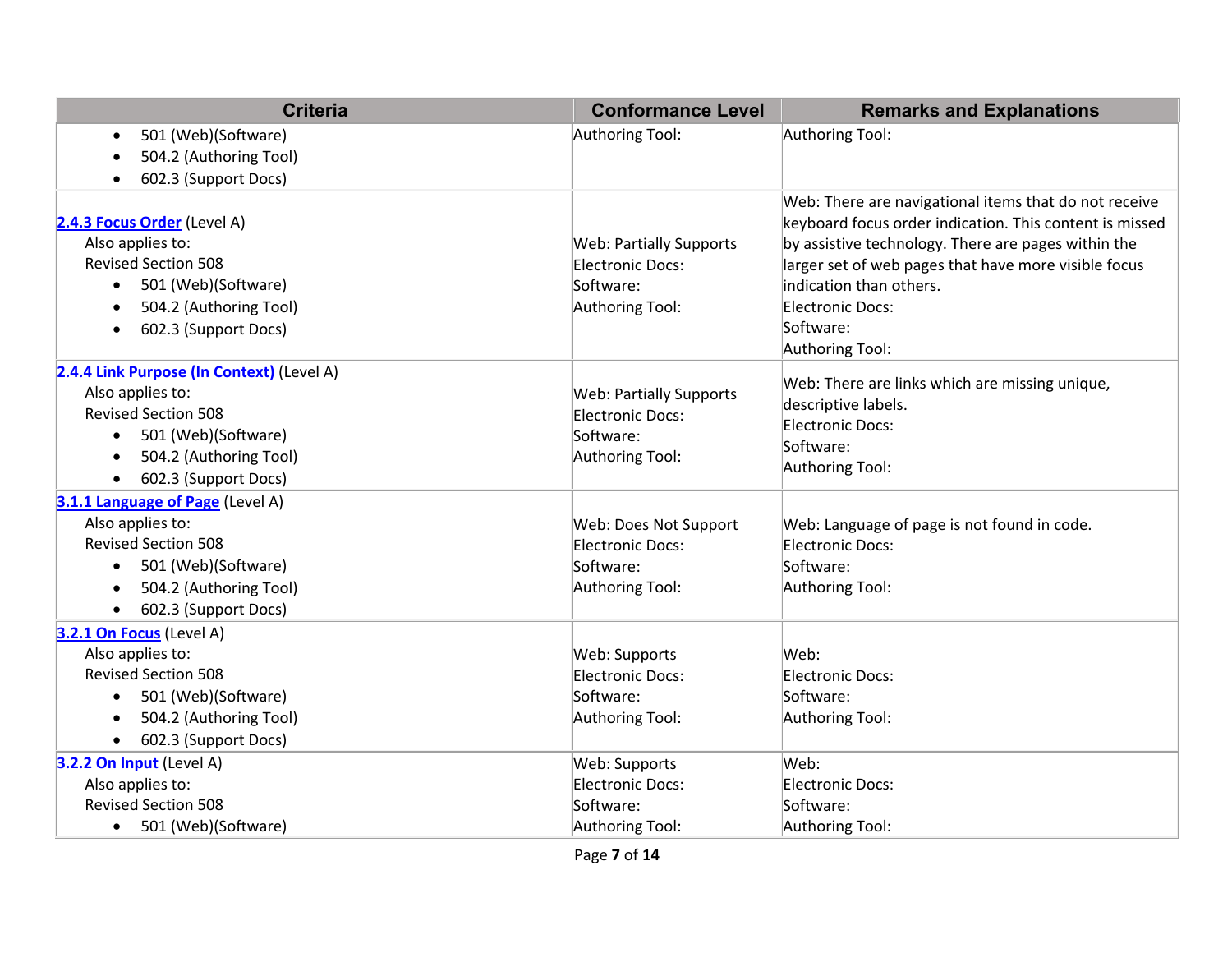| <b>Criteria</b>                               | <b>Conformance Level</b>       | <b>Remarks and Explanations</b>                         |
|-----------------------------------------------|--------------------------------|---------------------------------------------------------|
| 504.2 (Authoring Tool)<br>$\bullet$           |                                |                                                         |
| 602.3 (Support Docs)                          |                                |                                                         |
| <b>3.3.1 Error Identification (Level A)</b>   |                                |                                                         |
| Also applies to:                              | <b>Web: Partially Supports</b> | Web: There are some instances where the user error is   |
| <b>Revised Section 508</b>                    | <b>Electronic Docs:</b>        | not identified and described in text.                   |
| 501 (Web)(Software)<br>$\bullet$              | Software:                      | <b>Electronic Docs:</b><br>Software:                    |
| 504.2 (Authoring Tool)<br>$\bullet$           | Authoring Tool:                | Authoring Tool:                                         |
| 602.3 (Support Docs)<br>$\bullet$             |                                |                                                         |
| <b>3.3.2 Labels or Instructions (Level A)</b> |                                | Web: There may be missing labels or missing             |
| Also applies to:                              | <b>Web: Partially Supports</b> | instructions for assistive technology users to complete |
| <b>Revised Section 508</b>                    | Electronic Docs:               | forms accurately.                                       |
| 501 (Web)(Software)<br>$\bullet$              | Software:                      | <b>Electronic Docs:</b>                                 |
| 504.2 (Authoring Tool)<br>$\bullet$           | Authoring Tool:                | Software:                                               |
| 602.3 (Support Docs)<br>$\bullet$             |                                | Authoring Tool:                                         |
| 4.1.1 Parsing (Level A)                       |                                |                                                         |
| Also applies to:                              | Web: Not Applicable            | Web:                                                    |
| <b>Revised Section 508</b>                    | Electronic Docs:               | <b>Electronic Docs:</b>                                 |
| 501 (Web)(Software)<br>$\bullet$              | Software:                      | Software:                                               |
| 504.2 (Authoring Tool)<br>$\bullet$           | Authoring Tool:                | Authoring Tool:                                         |
| 602.3 (Support Docs)                          |                                |                                                         |
| 4.1.2 Name, Role, Value (Level A)             |                                | Web: There are unlabeled buttons and other content      |
| Also applies to:                              | Web: Does Not Support          | which do not show state changes or labels for assistive |
| <b>Revised Section 508</b>                    | Electronic Docs:               | technology users.                                       |
| 501 (Web)(Software)<br>$\bullet$              | Software:                      | <b>Electronic Docs:</b>                                 |
| 504.2 (Authoring Tool)                        | Authoring Tool:                | Software:                                               |
| 602.3 (Support Docs)<br>$\bullet$             |                                | Authoring Tool:                                         |

### **Table 2: Success Criteria, Level AA**

| <b>Conformance Level</b> | <b>Remarks and Explanations</b> |
|--------------------------|---------------------------------|
|                          |                                 |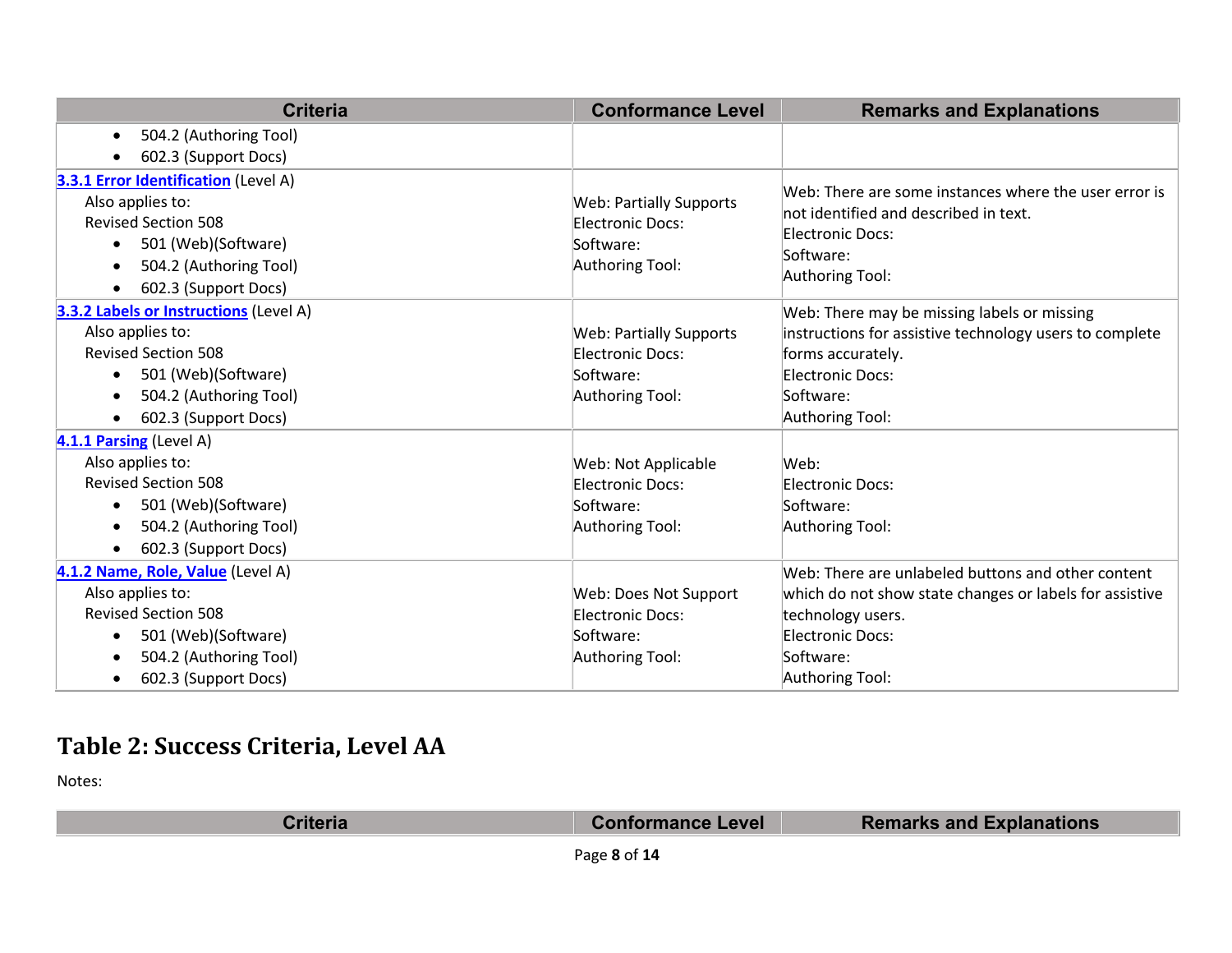| <b>Criteria</b>                                  | <b>Conformance Level</b>       | <b>Remarks and Explanations</b>                       |
|--------------------------------------------------|--------------------------------|-------------------------------------------------------|
| 1.2.4 Captions (Live) (Level AA)                 |                                |                                                       |
| Also applies to:                                 | Web: Not Applicable            | Web:                                                  |
| <b>Revised Section 508</b>                       | Electronic Docs:               | Electronic Docs:                                      |
| 501 (Web)(Software)<br>$\bullet$                 | Software:                      | Software:                                             |
| 504.2 (Authoring Tool)                           | Authoring Tool:                | Authoring Tool:                                       |
| 602.3 (Support Docs)<br>$\bullet$                |                                |                                                       |
| 1.2.5 Audio Description (Prerecorded) (Level AA) |                                |                                                       |
| Also applies to:                                 | Web: Not Applicable            | Web:                                                  |
| <b>Revised Section 508</b>                       | Electronic Docs:               | Electronic Docs:                                      |
| 501 (Web)(Software)<br>$\bullet$                 | Software:                      | Software:                                             |
| 504.2 (Authoring Tool)                           | Authoring Tool:                | Authoring Tool:                                       |
| 602.3 (Support Docs)                             |                                |                                                       |
| 1.4.3 Contrast (Minimum) (Level AA)              |                                | Web: There are areas which do not meet the minimum    |
| Also applies to:                                 | <b>Web: Partially Supports</b> | contrast ratios.                                      |
| <b>Revised Section 508</b>                       | Electronic Docs:               | Electronic Docs:                                      |
| 501 (Web)(Software)                              | Software:                      | Software:                                             |
| 504.2 (Authoring Tool)                           | Authoring Tool:                | Authoring Tool:                                       |
| 602.3 (Support Docs)<br>$\bullet$                |                                |                                                       |
| 1.4.4 Resize text (Level AA)                     |                                |                                                       |
| Also applies to:                                 | Web: Supports                  | Web:                                                  |
| <b>Revised Section 508</b>                       | Electronic Docs:               | Electronic Docs:                                      |
| 501 (Web)(Software)<br>$\bullet$                 | Software:                      | Software:                                             |
| 504.2 (Authoring Tool)                           | Authoring Tool:                | Authoring Tool:                                       |
| 602.3 (Support Docs)                             |                                |                                                       |
| 1.4.5 Images of Text (Level AA)                  |                                |                                                       |
| Also applies to:                                 | Web: Supports                  | Web:                                                  |
| <b>Revised Section 508</b>                       | Electronic Docs:               | Electronic Docs:                                      |
| 501 (Web)(Software)<br>$\bullet$                 | Software:                      | Software:                                             |
| 504.2 (Authoring Tool)                           | Authoring Tool:                | Authoring Tool:                                       |
| 602.3 (Support Docs)<br>$\bullet$                |                                |                                                       |
| 2.4.5 Multiple Ways (Level AA)                   | Web: Does Not Support          | Web: There is no site wide search or other navigation |
| Also applies to:                                 | Electronic Docs:               | mechanism to navigate to all content in more than one |
| <b>Revised Section 508</b>                       | Authoring Tool:                | way.                                                  |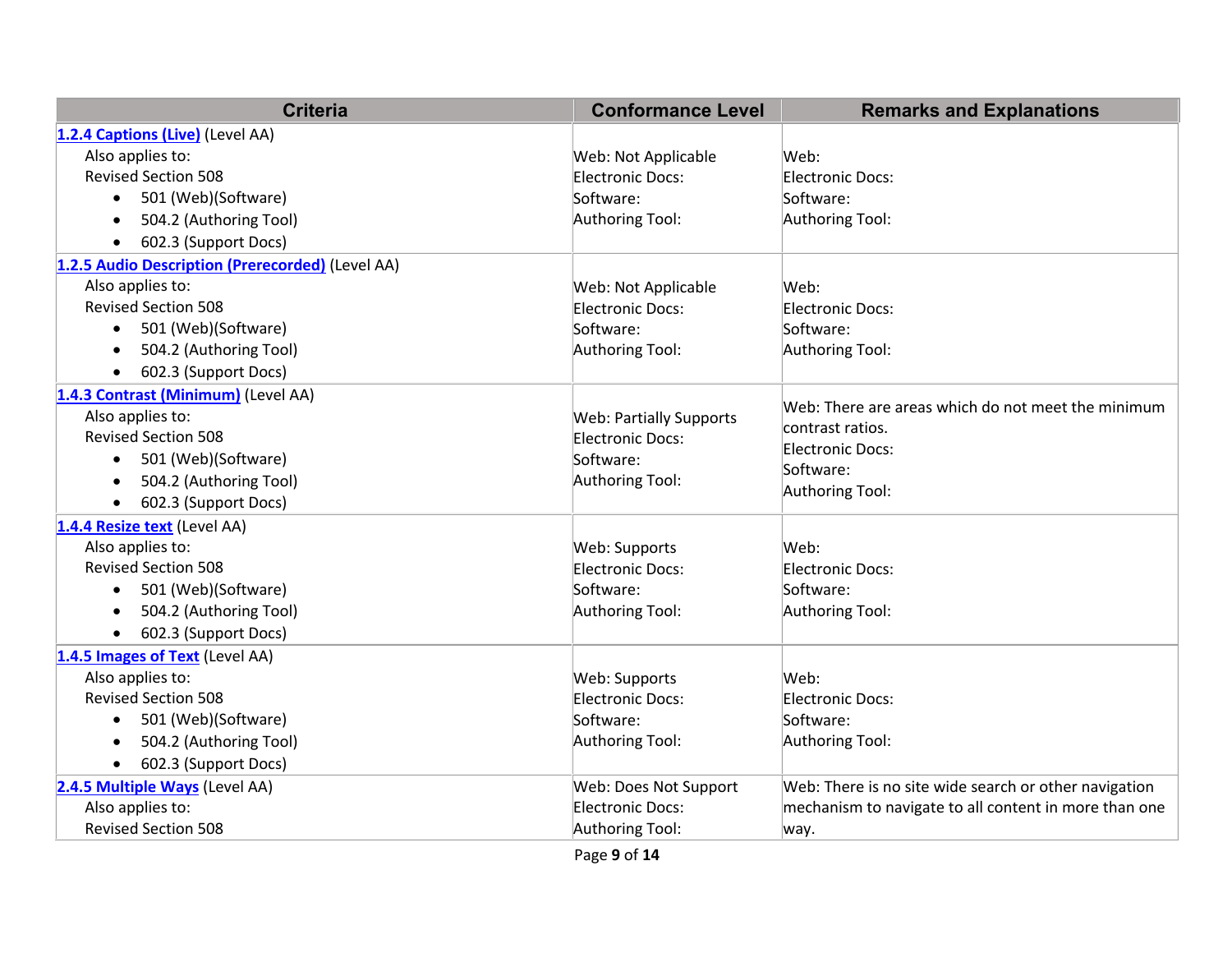| <b>Criteria</b>                                                                                                                                                                                                                                                   | <b>Conformance Level</b>                                                           | <b>Remarks and Explanations</b>                                                                                                                                                                                                                                          |
|-------------------------------------------------------------------------------------------------------------------------------------------------------------------------------------------------------------------------------------------------------------------|------------------------------------------------------------------------------------|--------------------------------------------------------------------------------------------------------------------------------------------------------------------------------------------------------------------------------------------------------------------------|
| 501 (Web)(Software) - Does not apply to non-web software<br>٠<br>504.2 (Authoring Tool)<br>602.3 (Support Docs) - Does not apply to non-web docs                                                                                                                  |                                                                                    | Electronic Docs:<br>Authoring Tool:                                                                                                                                                                                                                                      |
| 2.4.6 Headings and Labels (Level AA)<br>Also applies to:<br><b>Revised Section 508</b><br>501 (Web)(Software)<br>$\bullet$<br>504.2 (Authoring Tool)<br>602.3 (Support Docs)<br>$\bullet$                                                                         | <b>Web: Partially Supports</b><br>Electronic Docs:<br>Software:<br>Authoring Tool: | Web: There are no h1s. All content is not contained in a<br>landmark. There are not consistent semantic headings<br>present. There are not labels for all content and some<br>labels are not descriptive and unique.<br>Electronic Docs:<br>Software:<br>Authoring Tool: |
| 2.4.7 Focus Visible (Level AA)<br>Also applies to:<br><b>Revised Section 508</b><br>501 (Web)(Software)<br>$\bullet$<br>504.2 (Authoring Tool)<br>602.3 (Support Docs)<br>$\bullet$                                                                               | <b>Web: Partially Supports</b><br>Electronic Docs:<br>Software:<br>Authoring Tool: | Web: There are navigational items which do not have a<br>visible focus indication.<br>Electronic Docs:<br>Software:<br>Authoring Tool:                                                                                                                                   |
| 3.1.2 Language of Parts (Level AA)<br>Also applies to:<br><b>Revised Section 508</b><br>501 (Web)(Software)<br>$\bullet$<br>504.2 (Authoring Tool)<br>$\bullet$<br>602.3 (Support Docs)                                                                           | Web: Not Applicable<br>Electronic Docs:<br>Software:<br>Authoring Tool:            | Web:<br>Electronic Docs:<br>Software:<br>Authoring Tool:                                                                                                                                                                                                                 |
| 3.2.3 Consistent Navigation (Level AA)<br>Also applies to:<br><b>Revised Section 508</b><br>501 (Web)(Software) - Does not apply to non-web software<br>$\bullet$<br>504.2 (Authoring Tool)<br>$\bullet$<br>602.3 (Support Docs) - Does not apply to non-web docs | Web: Supports<br>Electronic Docs:<br>Authoring Tool:                               | Web:<br>Electronic Docs:<br>Authoring Tool:                                                                                                                                                                                                                              |
| <b>3.2.4 Consistent Identification (Level AA)</b><br>Also applies to:<br><b>Revised Section 508</b><br>501 (Web)(Software) - Does not apply to non-web software<br>$\bullet$<br>504.2 (Authoring Tool)<br>$\bullet$                                               | Web: Supports<br>Electronic Docs:<br>Authoring Tool:                               | Web:<br>Electronic Docs:<br>Authoring Tool:                                                                                                                                                                                                                              |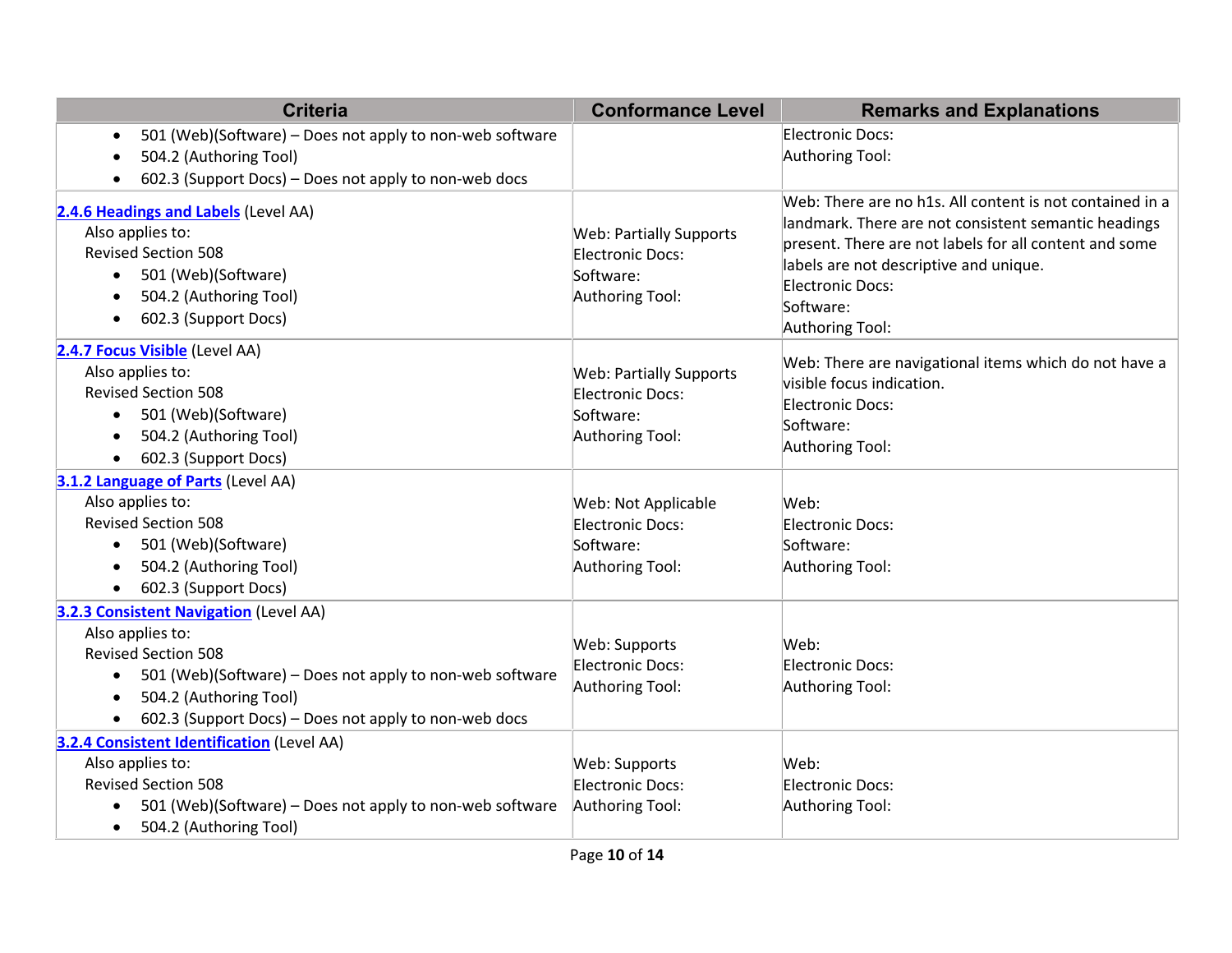| <b>Criteria</b>                                            | <b>Conformance Level</b>       | <b>Remarks and Explanations</b>                           |
|------------------------------------------------------------|--------------------------------|-----------------------------------------------------------|
| 602.3 (Support Docs) – Does not apply to non-web docs      |                                |                                                           |
| <b>3.3.3 Error Suggestion (Level AA)</b>                   |                                | Web: There are errors which are indicated to the user,    |
| Also applies to:                                           | <b>Web: Partially Supports</b> | but no text explanation is present to assist in the error |
| <b>Revised Section 508</b>                                 | Electronic Docs:               | correction.                                               |
| 501 (Web)(Software)<br>$\bullet$                           | Software:                      | Electronic Docs:                                          |
| 504.2 (Authoring Tool)<br>$\bullet$                        | Authoring Tool:                | Software:                                                 |
| 602.3 (Support Docs)<br>$\bullet$                          |                                | Authoring Tool:                                           |
| 3.3.4 Error Prevention (Legal, Financial, Data) (Level AA) |                                |                                                           |
| Also applies to:                                           | Web: Not Applicable            | Web:                                                      |
| <b>Revised Section 508</b>                                 | Electronic Docs:               | Electronic Docs:                                          |
| 501 (Web)(Software)<br>$\bullet$                           | Software:                      | Software:                                                 |
| 504.2 (Authoring Tool)                                     | Authoring Tool:                | Authoring Tool:                                           |
| 602.3 (Support Docs)                                       |                                |                                                           |

### **Revised Section 508 Report**

Notes:

#### **Chapter 3: Functional Performance Criteria (FPC)**

Notes: All answers are provided in the technical requirements within the WCAG table.

#### **Chapter 5: Software**

| <b>Criteria</b>                                       | <b>Conformance Level</b>            | <b>Remarks and Explanations</b>                         |
|-------------------------------------------------------|-------------------------------------|---------------------------------------------------------|
| 501.1 Scope – Incorporation of WCAG 2.0 AA            | See WCAG 2.0 section                | See information in WCAG 2.0 section                     |
| <b>502 Interoperability with Assistive Technology</b> | Heading cell - no response required | Heading cell – no response required                     |
| 502.2.1 User Control of Accessibility Features        | Supports                            |                                                         |
| 502.2.2 No Disruption of Accessibility Features       | Supports                            | There is no disruption, but the application $\parallel$ |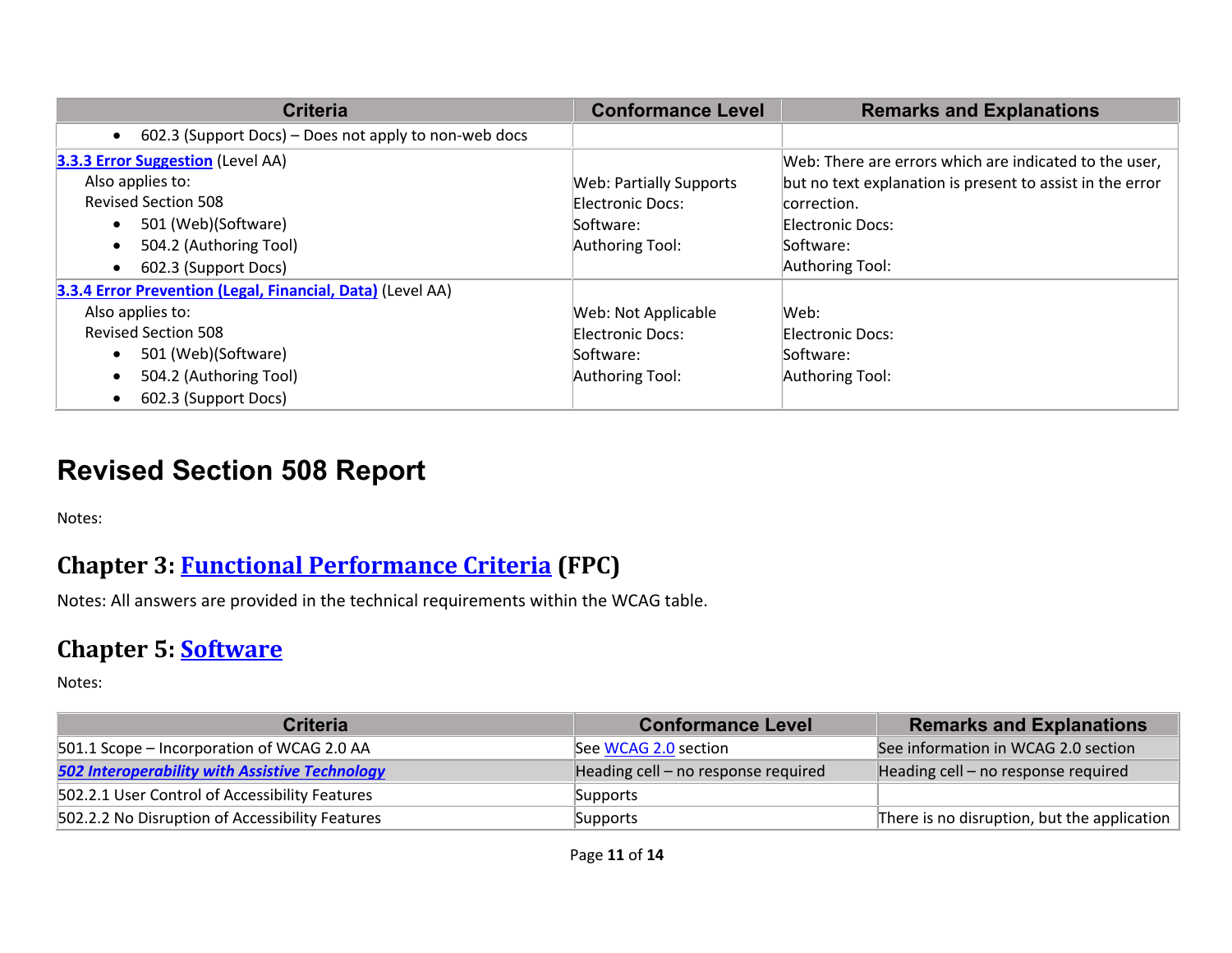| <b>Criteria</b>                            | <b>Conformance Level</b>            | <b>Remarks and Explanations</b>                                                                  |
|--------------------------------------------|-------------------------------------|--------------------------------------------------------------------------------------------------|
|                                            |                                     | may be missing labels and descriptions in                                                        |
|                                            |                                     | code for assistive technologies.                                                                 |
| <b>502.3 Accessibility Services</b>        | Heading cell - no response required | Heading cell - no response required                                                              |
| 502.3.1 Object Information                 | Not Applicable                      | These may Support the standard using the<br>Operating System or other assistive                  |
|                                            |                                     | technologies.                                                                                    |
| 502.3.2 Modification of Object Information | Not Applicable                      | These may Support the standard using the<br>Operating System or other assistive<br>technologies. |
| 502.3.3 Row, Column, and Headers           | Not Applicable                      | These may Support the standard using the<br>Operating System or other assistive<br>technologies. |
| 502.3.4 Values                             | Not Applicable                      | These may Support the standard using the<br>Operating System or other assistive<br>technologies. |
| 502.3.5 Modification of Values             | Not Applicable                      | These may Support the standard using the<br>Operating System or other assistive<br>technologies. |
| 502.3.6 Label Relationships                | Not Applicable                      | These may Support the standard using the<br>Operating System or other assistive<br>technologies. |
| 502.3.7 Hierarchical Relationships         | Not Applicable                      | These may Support the standard using the<br>Operating System or other assistive<br>technologies. |
| 502.3.8 Text                               | Not Applicable                      | These may Support the standard using the<br>Operating System or other assistive<br>technologies. |
| 502.3.9 Modification of Text               | Not Applicable                      | These may Support the standard using the<br>Operating System or other assistive<br>technologies. |
| 502.3.10 List of Actions                   | Not Applicable                      | These may Support the standard using the<br>Operating System or other assistive<br>technologies. |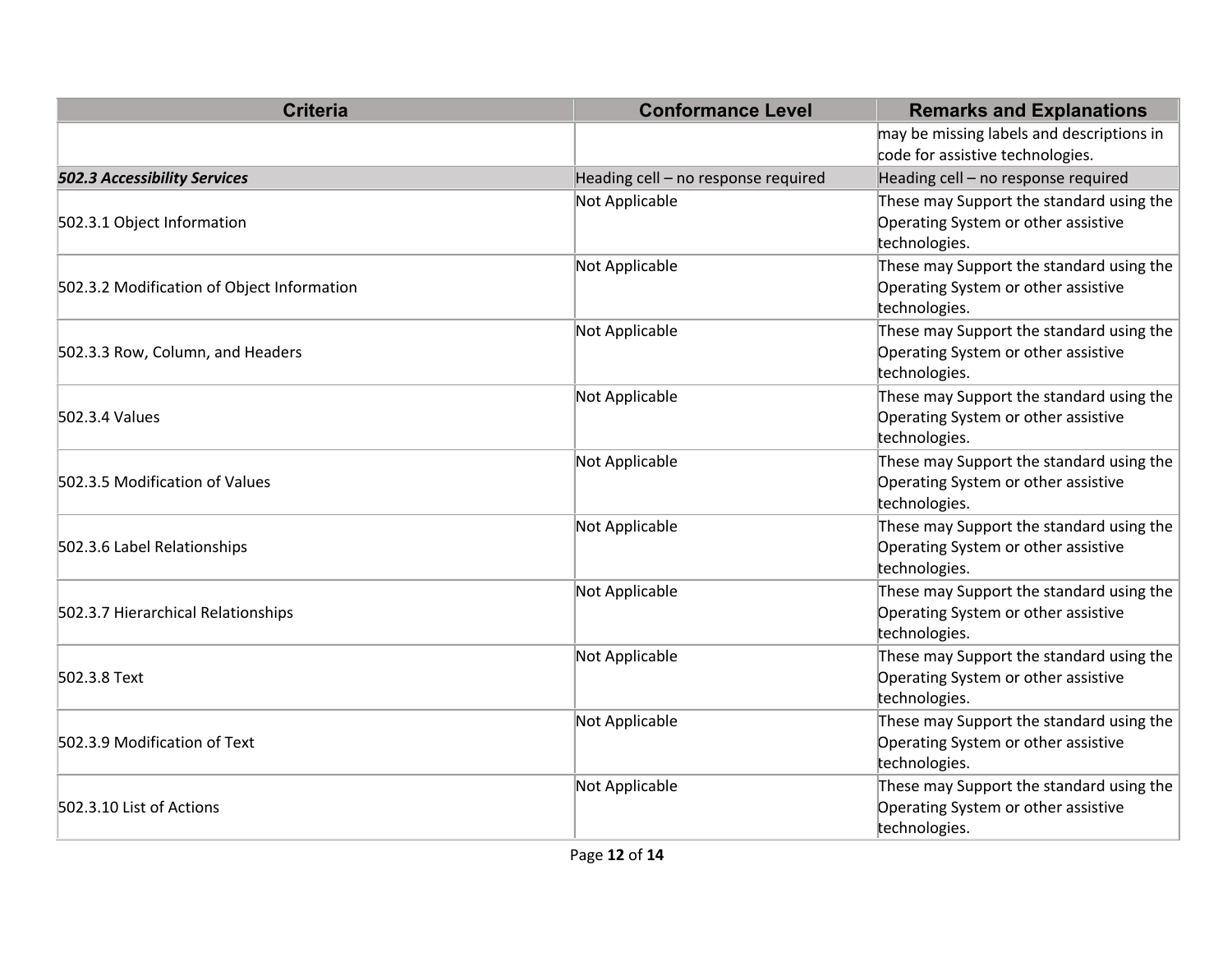| <b>Criteria</b>                                                                        | <b>Conformance Level</b>            | <b>Remarks and Explanations</b>                                                                  |
|----------------------------------------------------------------------------------------|-------------------------------------|--------------------------------------------------------------------------------------------------|
| 502.3.11 Actions on Objects                                                            | Not Applicable                      | These may Support the standard using the<br>Operating System or other assistive<br>technologies. |
| 502.3.12 Focus Cursor                                                                  | Not Applicable                      | These may Support the standard using the<br>Operating System or other assistive<br>technologies. |
| 502.3.13 Modification of Focus Cursor                                                  | Not Applicable                      | These may Support the standard using the<br>Operating System or other assistive<br>technologies. |
| 502.3.14 Event Notification                                                            | Not Applicable                      | These may Support the standard using the<br>Operating System or other assistive<br>technologies. |
| 502.4 Platform Accessibility Features                                                  | Not Applicable                      | These may Support the standard using the<br>Operating System or other assistive<br>technologies. |
| <b>503 Applications</b>                                                                | Heading cell - no response required | Heading cell - no response required                                                              |
| 503.2 User Preferences                                                                 | Not Appliable                       | These may Support the standard using the<br>Operating System or other assistive<br>technologies. |
| 503.3 Alternative User Interfaces                                                      | Not Applicable                      | These may Support the standard using the<br>Operating System or other assistive<br>technologies. |
| 503.4 User Controls for Captions and Audio Description                                 | Heading cell - no response required | Heading cell - no response required                                                              |
| 503.4.1 Caption Controls                                                               | Not Applicable                      |                                                                                                  |
| 503.4.2 Audio Description Controls                                                     | Not Applicable                      |                                                                                                  |
| <b>504 Authoring Tools</b>                                                             | Heading cell - no response required | Heading cell - no response required                                                              |
| 504.2 Content Creation or Editing (if not authoring tool, enter "not<br>applicable")   | See WCAG 2.0 section                | See information in WCAG 2.0 section                                                              |
| 504.2.1 Preservation of Information Provided for Accessibility in Format<br>Conversion | Not Applicable                      |                                                                                                  |
| 504.2.2 PDF Export                                                                     | Not Applicable                      |                                                                                                  |
| 504.3 Prompts                                                                          | Not Applicable                      |                                                                                                  |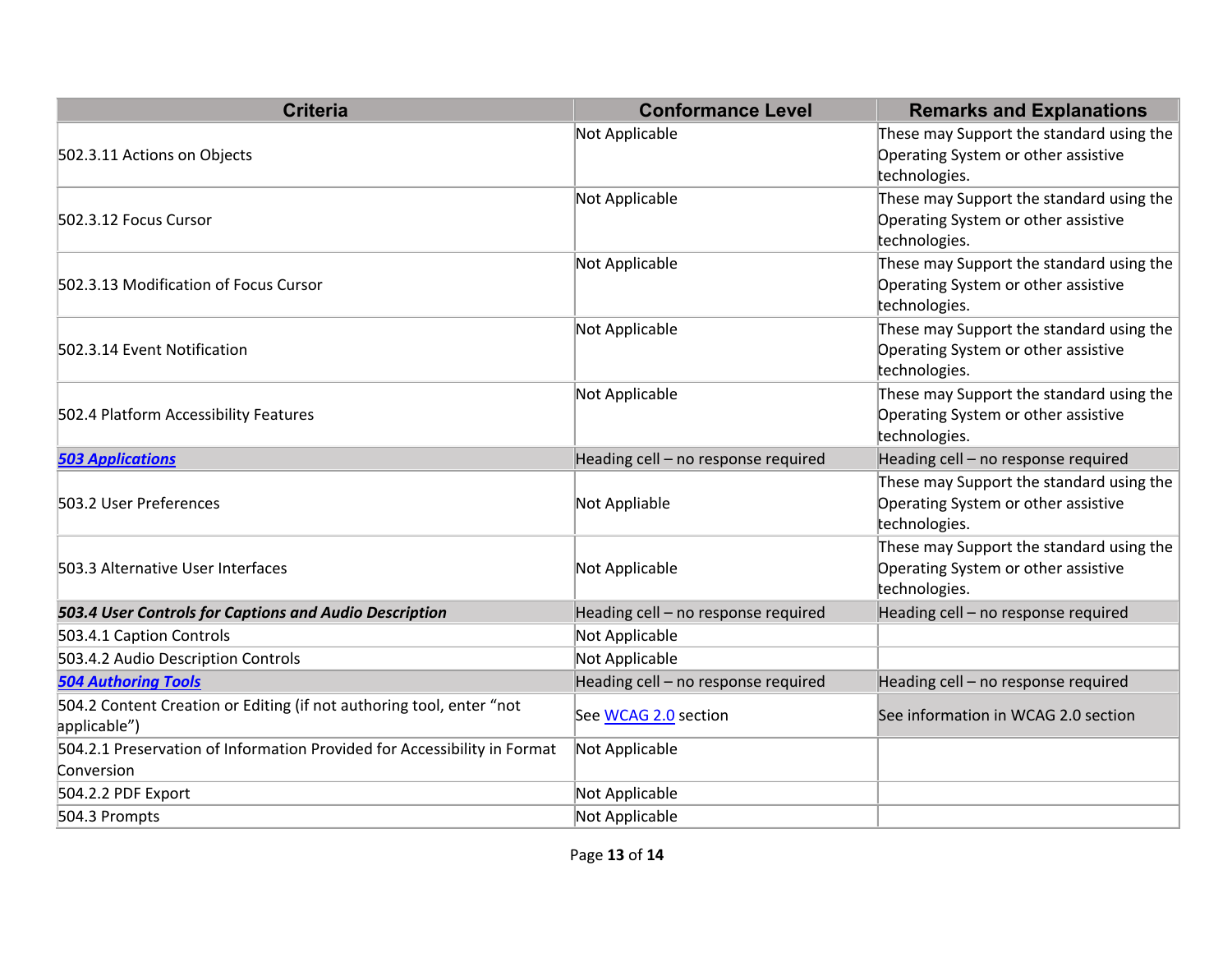| <b>Criteria</b> | Conformance Level | <b>Remarks and Explanations</b> |
|-----------------|-------------------|---------------------------------|
| 504.4 Templates | Not Applicable    |                                 |

# **Legal Disclaimer (Company)**

*Include your company legal disclaimer here, if needed.*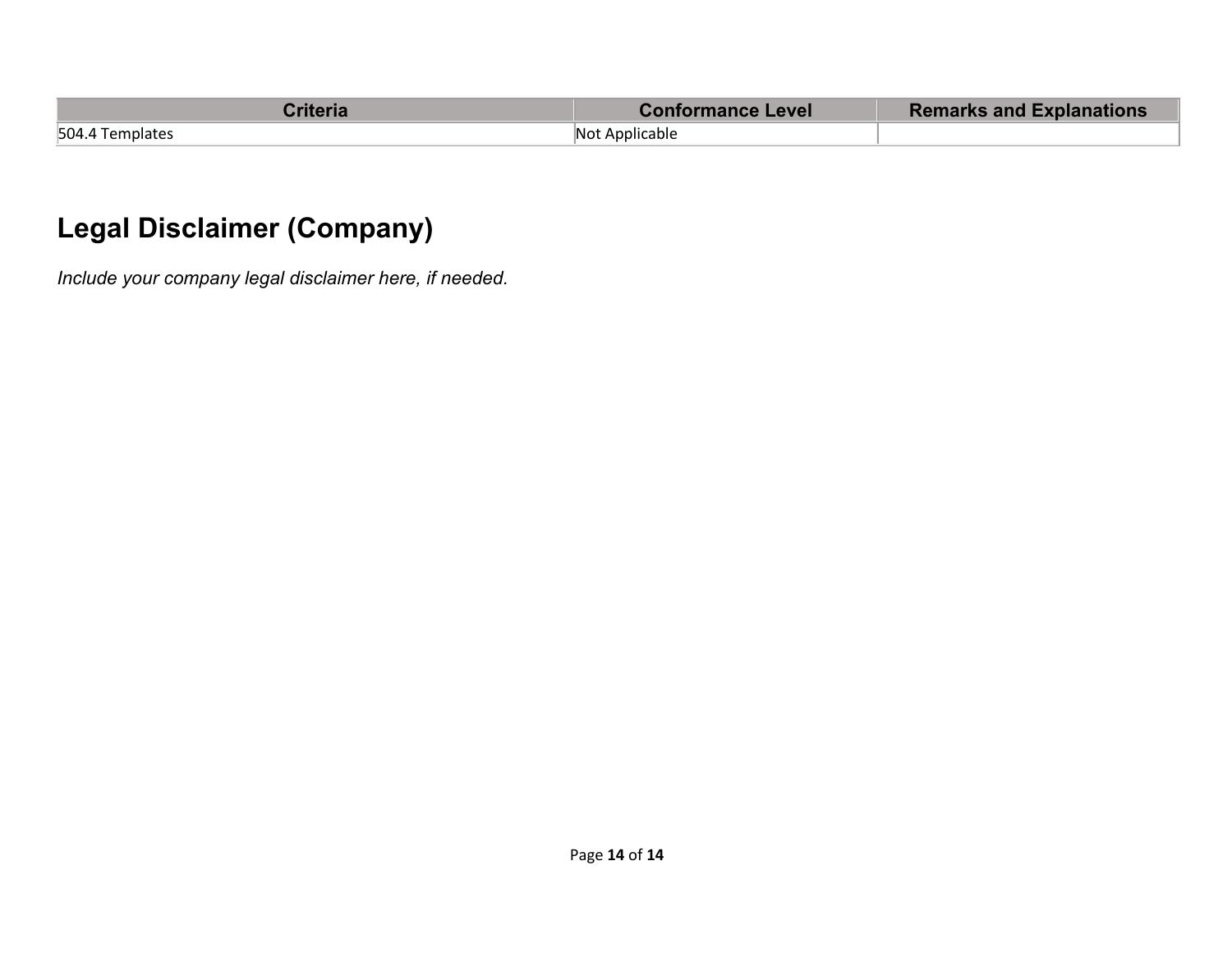

# **Accessibility Conformance Report**

# **WCAG Edition**

**(Based on VPAT**® **Version 2.4)**

**Name of Product/Version:** ScienceLogic SL1

**Report Date:** July 2021

**Product Description:** ScienceLogic`s SL1 Platform is a unified technology management and monitoring solution that provides end-to-end monitoring and control of Information Technology (IT) resources both on premises and in the cloud. This technology performs discovery, dependency mapping, monitoring, alerting, ticketing, runbook automation, dashboarding and reporting for a wide variety of resources including networks, storage and applications.

## **Contact Information:**

**Notes:**

**Evaluation Methods Used:** Tested using automated and manual testing protocols based on the DHS TTv5 protocols with assistive technologies included.

"Voluntary Product Accessibility Template" and "VPAT" are registered service marks of the Information Technology Industry Council (ITI) Page **1** of **6**

**\_\_\_\_\_\_\_\_\_\_\_\_\_\_\_\_\_\_\_\_\_\_\_\_\_\_\_\_\_\_\_\_\_\_**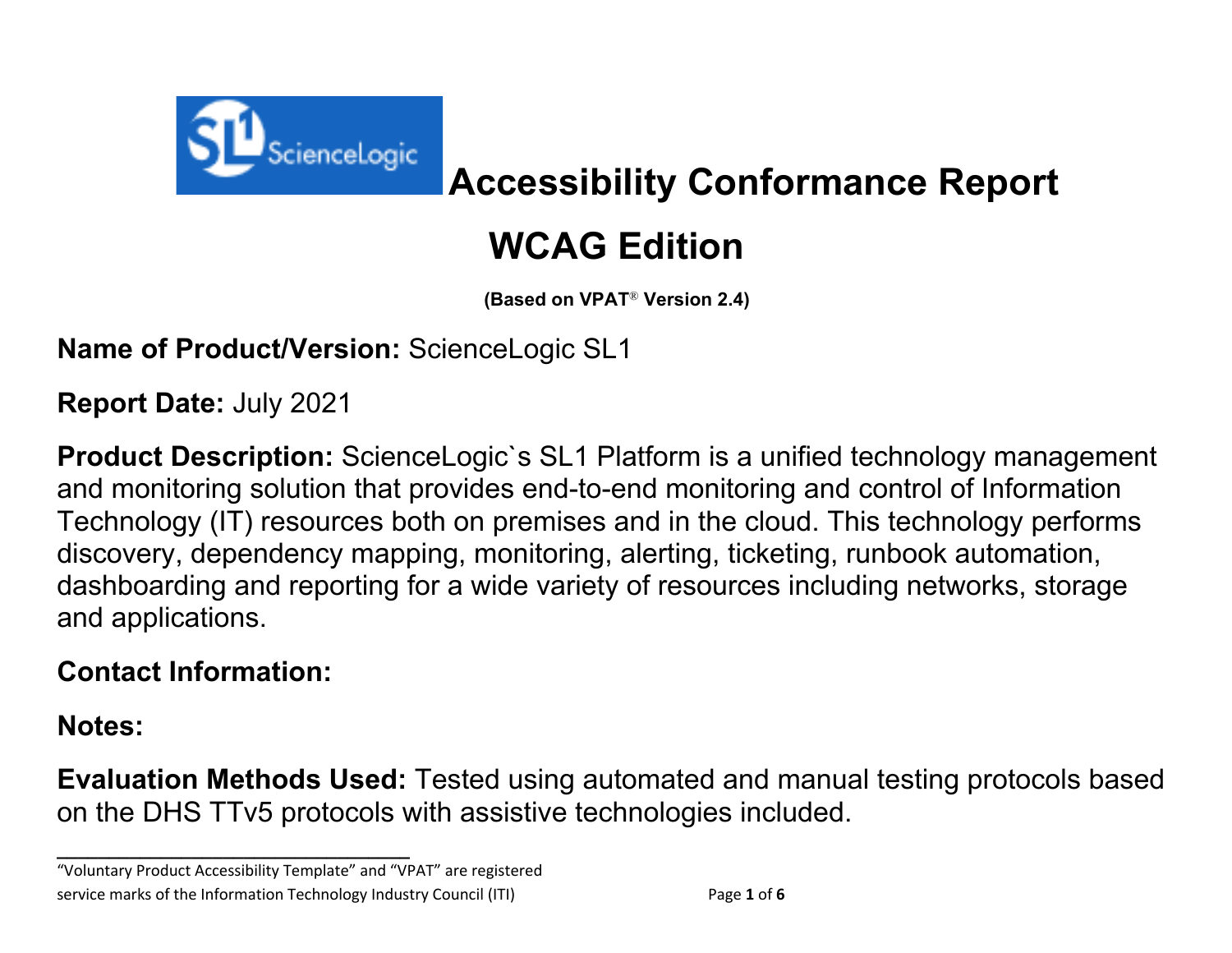# **Applicable Standards/Guidelines**

This report covers the degree of conformance for the following accessibility standard/guidelines:

| <b>Standard/Guideline</b>                       | <b>Included In Report</b> |
|-------------------------------------------------|---------------------------|
| <b>Web Content Accessibility Guidelines 2.0</b> | Level A (Yes)             |
|                                                 | Level AA (Yes)            |
|                                                 | Level AAA (No)            |
| Web Content Accessibility Guidelines 2.1        | Level A (Yes)             |
|                                                 | Level AA (Yes)            |
|                                                 | Level AAA (No)            |

### **Terms**

The terms used in the Conformance Level information are defined as follows:

- **Supports**: The functionality of the product has at least one method that meets the criterion without known defects or meets with equivalent facilitation.
- **Partially Supports**: Some functionality of the product does not meet the criterion.
- **Does Not Support**: The majority of product functionality does not meet the criterion.
- **Not Applicable**: The criterion is not relevant to the product.
- **Not Evaluated**: The product has not been evaluated against the criterion. This can be used only in WCAG 2.0 Level AAA.

# **WCAG 2.x Report**

Note: When reporting on conformance with the WCAG 2.x Success Criteria, they are scoped for full pages, complete processes, and accessibility-supported ways of using technology as documented in the WCAG 2.0 Conformance Requirements.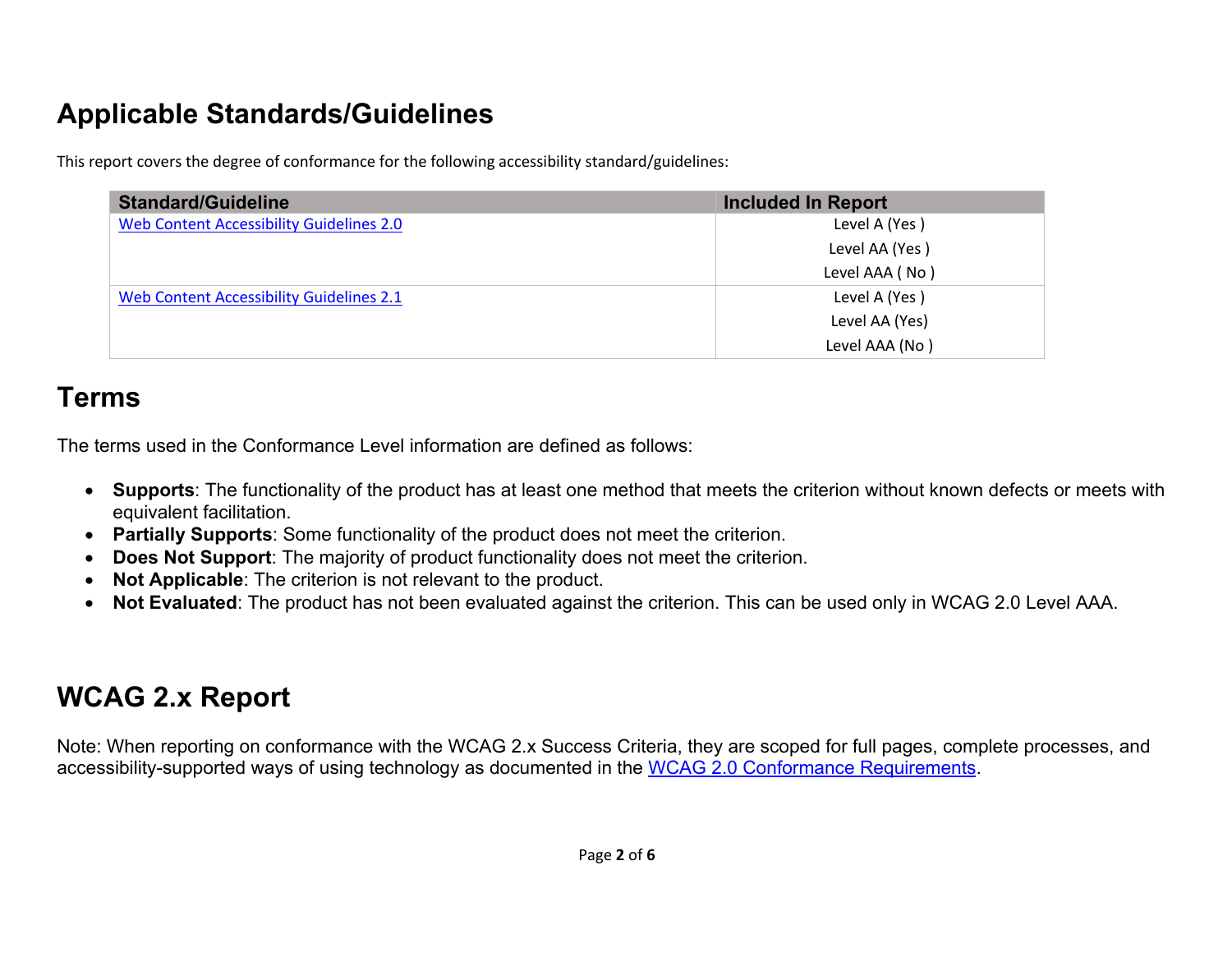#### **Table 1: Success Criteria, Level A**

| <b>Criteria</b>                                                      | <b>Conformance Level</b>  | <b>Remarks and Explanations</b>                                                                                                                       |
|----------------------------------------------------------------------|---------------------------|-------------------------------------------------------------------------------------------------------------------------------------------------------|
| 1.1.1 Non-text Content (Level A)                                     | <b>Partially Supports</b> | There are buttons and other non-text content which do<br>not contain an accessible label.                                                             |
| 1.2.1 Audio-only and Video-only (Prerecorded) (Level A)              | Not Applicable            |                                                                                                                                                       |
| 1.2.2 Captions (Prerecorded) (Level A)                               | Not Applicable            |                                                                                                                                                       |
| 1.2.3 Audio Description or Media Alternative (Prerecorded) (Level A) | Not Applicable            |                                                                                                                                                       |
| 1.3.1 Info and Relationships (Level A)                               | <b>Partially Supports</b> | There are labels and structures including h1 headings<br>which are missing in code for assistive technology users.                                    |
| 1.3.2 Meaningful Sequence (Level A)                                  | <b>Partially Supports</b> | The navigation pattern can deviate from left to right top<br>to bottom depending on the layout and order of the<br>dashboard selections.              |
| 1.3.3 Sensory Characteristics (Level A)                              | Supports                  |                                                                                                                                                       |
| 1.4.1 Use of Color (Level A)                                         | <b>Partially Supports</b> | Color alone is used in some graphical representations to<br>convey information.                                                                       |
| 1.4.2 Audio Control (Level A)                                        | Not Applicable            |                                                                                                                                                       |
| 2.1.1 Keyboard (Level A)                                             | Partially Supports        | There are elements which require a mouse or other<br>pointing device to navigate. Some functionality is coded<br>to drag and drop into the dashboard. |
| 2.1.2 No Keyboard Trap (Level A)                                     | Supports                  | No keyboard trap exists on the page, however missing<br>items from tab order create a keyboard trap like<br>situation for visually disabled users.    |
| 2.1.4 Character Key Shortcuts (Level A 2.1 only)                     | Not Applicable            |                                                                                                                                                       |
| 2.2.1 Timing Adjustable (Level A)                                    | Does Not Support          | The user is not warned and allowed to select more time<br>before the application goes to sleep.                                                       |
| 2.2.2 Pause, Stop, Hide (Level A)                                    | Not Applicable            |                                                                                                                                                       |
| 2.3.1 Three Flashes or Below Threshold (Level A)                     | Supports                  |                                                                                                                                                       |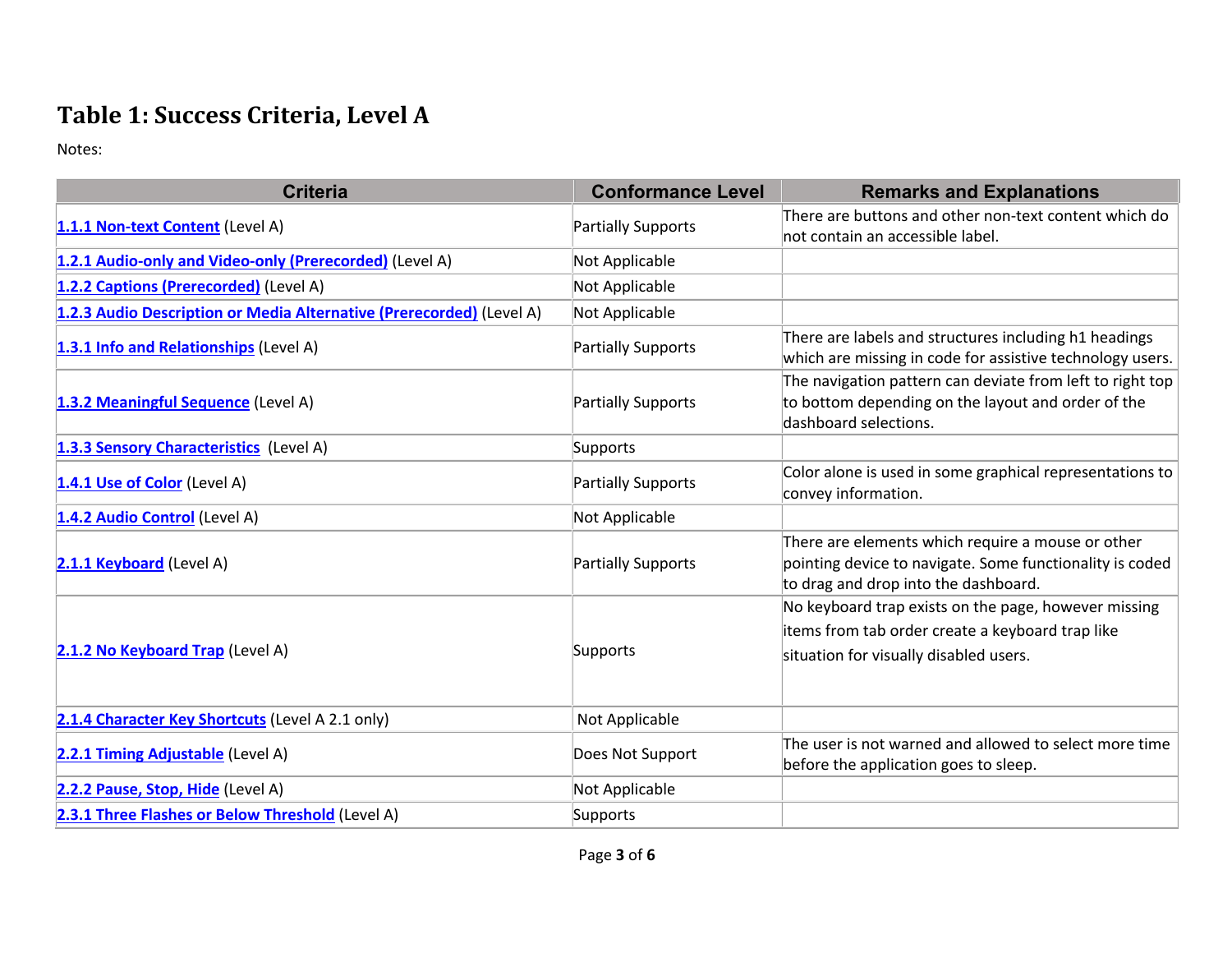| <b>Criteria</b>                               | <b>Conformance Level</b> | <b>Remarks and Explanations</b>                                                                                                                                                                                                                       |
|-----------------------------------------------|--------------------------|-------------------------------------------------------------------------------------------------------------------------------------------------------------------------------------------------------------------------------------------------------|
| 2.4.1 Bypass Blocks (Level A)                 | Does Not Support         | There is no skip to content mechanism.                                                                                                                                                                                                                |
| 2.4.2 Page Titled (Level A)                   | Supports                 |                                                                                                                                                                                                                                                       |
| 2.4.3 Focus Order (Level A)                   | Partially Supports       | There are navigational items that do not receive<br>keyboard focus order indication. This content is missed<br>by assistive technology. There are pages within the<br>larger set of web pages that have more visible focus<br>indication than others. |
| 2.4.4 Link Purpose (In Context) (Level A)     | Partially Supports       | There are links which are missing unique, descriptive<br>labels.                                                                                                                                                                                      |
| 2.5.1 Pointer Gestures (Level A 2.1 only)     | Not Applicable           |                                                                                                                                                                                                                                                       |
| 2.5.2 Pointer Cancellation (Level A 2.1 only) | Not Applicable           |                                                                                                                                                                                                                                                       |
| 2.5.3 Label in Name (Level A 2.1 only)        | <b>Supports</b>          |                                                                                                                                                                                                                                                       |
| 2.5.4 Motion Actuation (Level A 2.1 only)     | Not Applicable           |                                                                                                                                                                                                                                                       |
| 3.1.1 Language of Page (Level A)              | Does Not Support         | Language of page is not found in code.                                                                                                                                                                                                                |
| 3.2.1 On Focus (Level A)                      | Supports                 |                                                                                                                                                                                                                                                       |
| 3.2.2 On Input (Level A)                      | <b>Supports</b>          |                                                                                                                                                                                                                                                       |
| 3.3.1 Error Identification (Level A)          | Partially Supports       | There are some instances where the user error is not<br>identified and described in text.                                                                                                                                                             |
| 3.3.2 Labels or Instructions (Level A)        | Partially Supports       | There may be missing labels or missing instructions for<br>assistive technology users to complete forms accurately.                                                                                                                                   |
| 4.1.1 Parsing (Level A)                       | Not Applicable           |                                                                                                                                                                                                                                                       |
| 4.1.2 Name, Role, Value (Level A)             | Does Not Support         | There are unlabeled buttons and other content which<br>do not show state changes or labels for assistive<br>technology users.                                                                                                                         |

#### **Table 2: Success Criteria, Level AA**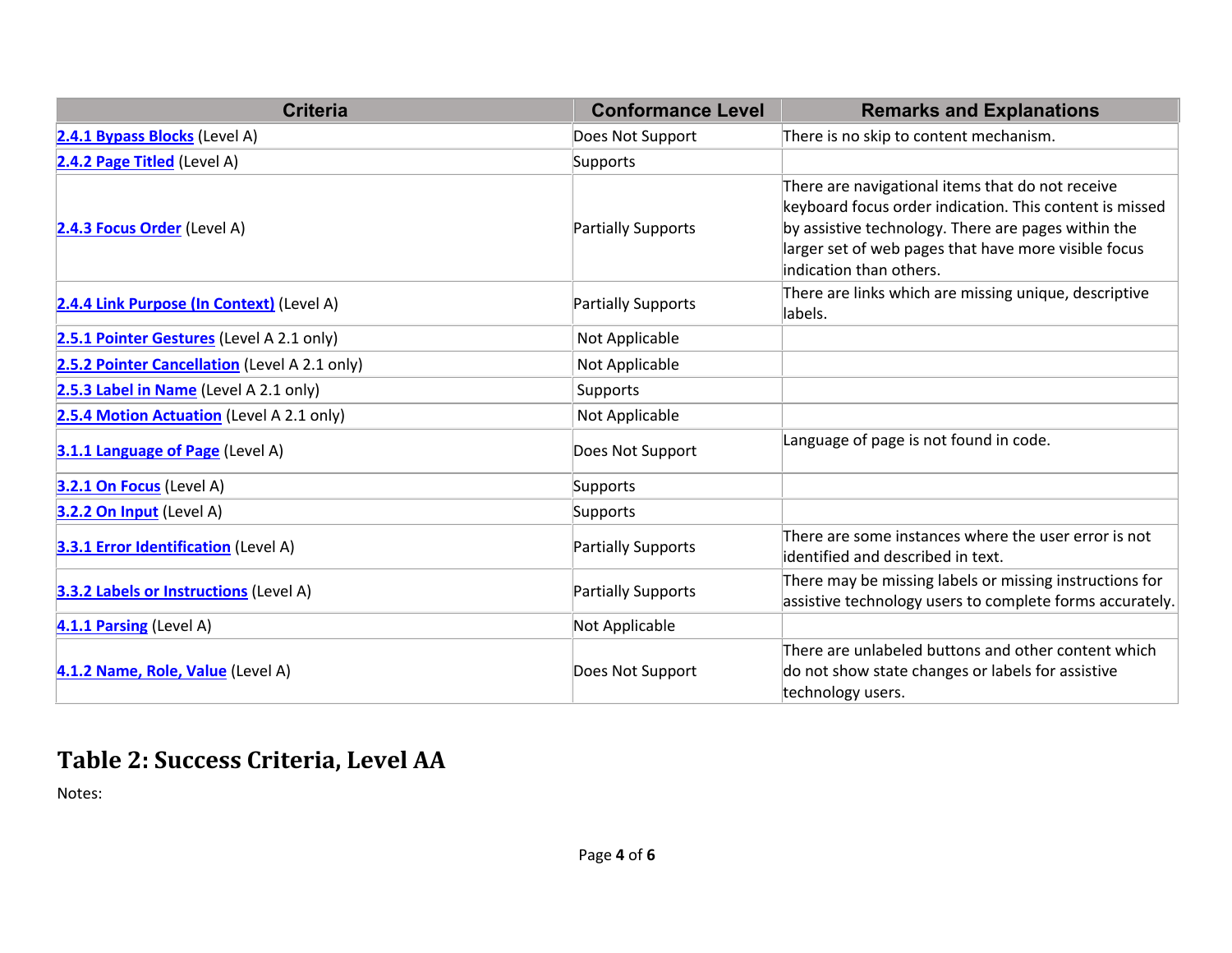| <b>Criteria</b>                                      | <b>Conformance Level</b>  | <b>Remarks and Explanations</b>                                                                                                                                                                                 |
|------------------------------------------------------|---------------------------|-----------------------------------------------------------------------------------------------------------------------------------------------------------------------------------------------------------------|
| 1.2.4 Captions (Live) (Level AA)                     | Not Applicable            |                                                                                                                                                                                                                 |
| 1.2.5 Audio Description (Prerecorded) (Level AA)     | Not Applicable            |                                                                                                                                                                                                                 |
| 1.3.4 Orientation (Level AA 2.1 only)                | Supports                  |                                                                                                                                                                                                                 |
| 1.3.5 Identify Input Purpose (Level AA 2.1 only)     | <b>Partially Supports</b> | Some buttons and input fields are not labeled to be<br>programmatically determined by assistive technology. If<br>labeled, the labels may not be unique or descriptive.                                         |
| 1.4.3 Contrast (Minimum) (Level AA)                  | Partially Supports        | There are areas which do not meet the minimum<br>contrast ratios.                                                                                                                                               |
| 1.4.4 Resize text (Level AA)                         | Supports                  |                                                                                                                                                                                                                 |
| 1.4.5 Images of Text (Level AA)                      | Supports                  |                                                                                                                                                                                                                 |
| 1.4.10 Reflow (Level AA 2.1 only)                    | Supports                  |                                                                                                                                                                                                                 |
| 1.4.11 Non-text Contrast (Level AA 2.1 only)         | Supports                  |                                                                                                                                                                                                                 |
| 1.4.12 Text Spacing (Level AA 2.1 only)              | Supports                  |                                                                                                                                                                                                                 |
| 1.4.13 Content on Hover or Focus (Level AA 2.1 only) | <b>Partially Supports</b> | There are tool tips which contain content which are not<br>dismissible.                                                                                                                                         |
| 2.4.5 Multiple Ways (Level AA)                       | Does Not Support          | There is no site wide search or other navigation<br>mechanism to navigate to all content in more than one<br>way.                                                                                               |
| 2.4.6 Headings and Labels (Level AA)                 | Partially Supports        | There are no h1s. All content is not contained in a<br>landmark. There are not consistent semantic headings<br>present. There are not labels for all content and some<br>labels are not descriptive and unique. |
| 2.4.7 Focus Visible (Level AA)                       | Partially Supports        | There are navigational items which do not have a visible<br>focus indication.                                                                                                                                   |
| 3.1.2 Language of Parts (Level AA)                   | Not Applicable            |                                                                                                                                                                                                                 |
| 3.2.3 Consistent Navigation (Level AA)               | Supports                  |                                                                                                                                                                                                                 |
| 3.2.4 Consistent Identification (Level AA)           | Supports                  |                                                                                                                                                                                                                 |
| 3.3.3 Error Suggestion (Level AA)                    | Partially Supports        | There are errors which are indicated to the user, but no<br>text explanation is present to assist in the error<br>correction.                                                                                   |